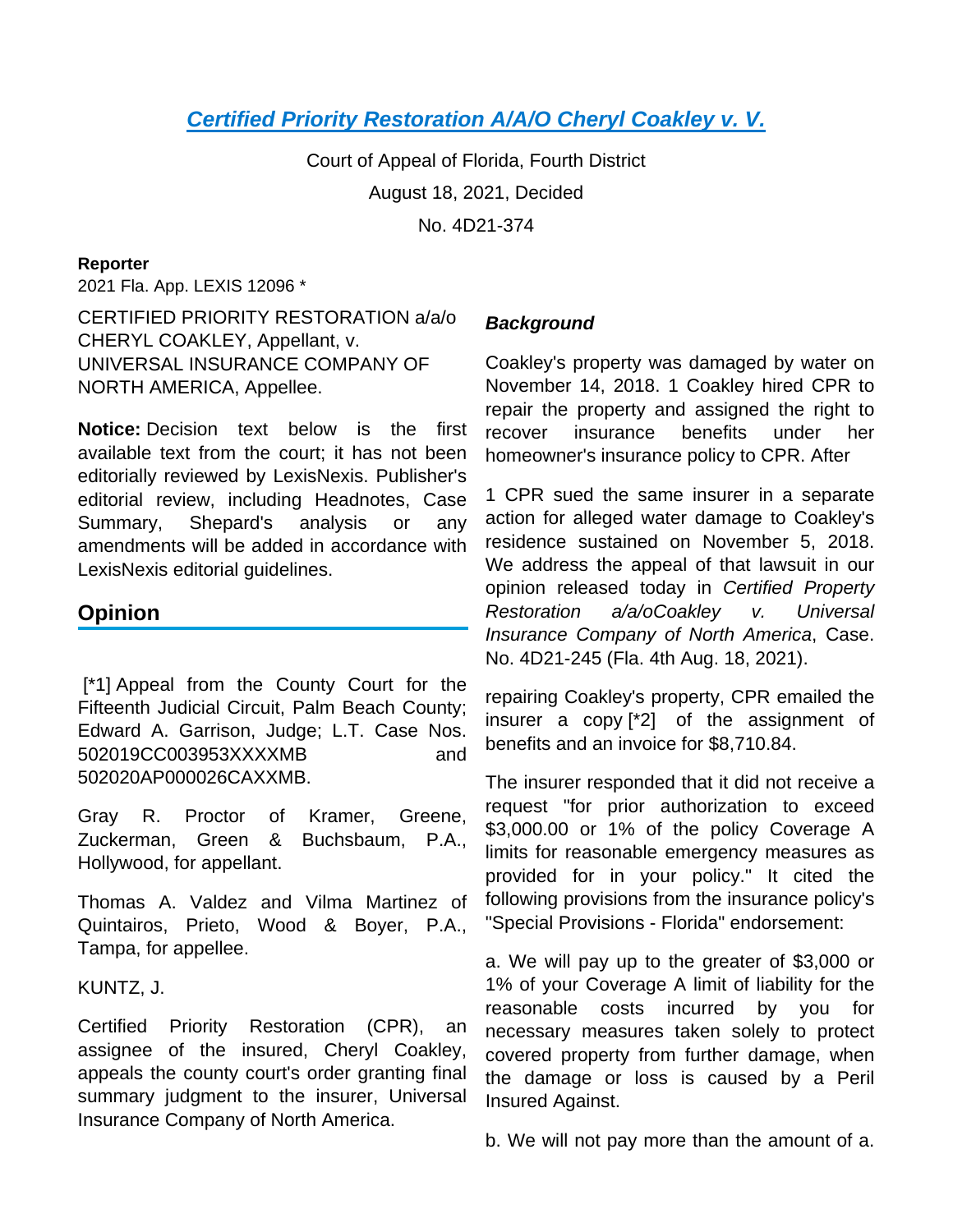above, unless we provide you approval within 48 hours of your request to us to exceed the limit in a. above. In such circumstance, we will pay only up to the additional amount for the measures we authorize.

If we fail to respond to you within 48 hours of your request to us and the damage or loss is caused by a Peril Insured Against, you may exceed the amount in a. above only up to the cost incurred by you for the reasonable emergency measures necessary to protect the covered property from further damage.

Based [\*3] on that endorsement, the insurer issued a \$3,000 check to CPR. The front of the check contained the following remarks: "Dwelling, LO, MH COV A EMS Limit." CPR deposited the check.

After CPR did not receive full payment of its invoice, it filed a complaint against the insurer alleging breach of contract. The insurer answered the complaint and asserted several affirmative defenses, two of which are relevant. First, the insurer alleged that a valid accord and satisfaction under [section](https://advance.lexis.com/api/document?collection=statutes-legislation&id=urn:contentItem:5C24-MNK1-6SKW-D0XM-00000-00&context=1000516)  [673.3111, Florida Statutes](https://advance.lexis.com/api/document?collection=statutes-legislation&id=urn:contentItem:5C24-MNK1-6SKW-D0XM-00000-00&context=1000516) (2017), discharged CPR's claim. Second, the insurer alleged that CPR "failed to make a proper request to exceed the limits" as set forth in the "Special Provisions - Florida" endorsement.

The insurer moved for summary judgment based on these two affirmative defenses. The court held a hearing and granted the insurer's motion.

2

## **Analysis**

In its initial brief, CPR states that the "court granted summary judgment solely on the issue of accord and satisfaction." But the court's order is silent about the basis of the ruling, and at the transcript page cited by CPR, the court did not limit the ruling to one affirmative

defense.

In contrast, the insurer based its motion for summary judgment on two affirmative defenses. CPR also [\*4] filed a motion for rehearing directed to the summary judgment order. In that motion, CPR stated that when it granted the summary judgment motion, the court "ruled: 1) That Plaintiff failed to make a request to exceed the available limits of coverage for reasonable emergency measures under the subject policy of insurance, and 2) Plaintiffs claims are barred by Section [673.3111, Florida Statutes](https://advance.lexis.com/api/document?collection=statutes-legislation&id=urn:contentItem:5C24-MNK1-6SKW-D0XM-00000-00&context=1000516) (accord and satisfaction by instrument)."

But even if the court only relied on one of the two defenses as the basis of its ruling, the record permits us to address both. Dade Cnty. [Sch. Bd.v. Radio Station WQBA, 731 So. 2d](https://advance.lexis.com/api/document?collection=cases&id=urn:contentItem:3WG3-M610-0039-44BF-00000-00&context=1000516)  [638, 644 \(Fla. 1999\)](https://advance.lexis.com/api/document?collection=cases&id=urn:contentItem:3WG3-M610-0039-44BF-00000-00&context=1000516) ("[I]f a trial court reaches the right result, but for the wrong reasons, it will be upheld if there is any basis which would support judgment in the record.").

## **i. Accord and Satisfaction**

We first address the defense of accord and satisfaction. Generally, "[a]n accord and satisfaction results as a matter of law 'when the creditor accepts payment tendered on the expressed condition that its receipt is deemed to be a complete satisfaction'" of the debt. [United Auto. Ins. Co. v.Palm Chiropractic Ctr.,](https://advance.lexis.com/api/document?collection=cases&id=urn:contentItem:51N8-5061-6562-D00P-00000-00&context=1000516)  [Inc., 51 So. 3d 506, 509 \(Fla. 4th DCA 2010\)](https://advance.lexis.com/api/document?collection=cases&id=urn:contentItem:51N8-5061-6562-D00P-00000-00&context=1000516) (quoting [St. Mary's Hosp., Inc. v. Schocoff, 725](https://advance.lexis.com/api/document?collection=cases&id=urn:contentItem:3VSF-GCG0-0039-4071-00000-00&context=1000516)  [So. 2d 454, 456 \(Fla. 4th DCA 1999\)](https://advance.lexis.com/api/document?collection=cases&id=urn:contentItem:3VSF-GCG0-0039-4071-00000-00&context=1000516)).

[Section 673.3111](https://advance.lexis.com/api/document?collection=statutes-legislation&id=urn:contentItem:5C24-MNK1-6SKW-D0XM-00000-00&context=1000516) provides a statutory claim for accord and satisfaction by use of an instrument:

(1) If a person against whom a claim is asserted proves that that person in good faith tendered an instrument to the claimant [\*5] as full satisfaction of the claim, that the amount of the claim was unliquidated or subject to a bona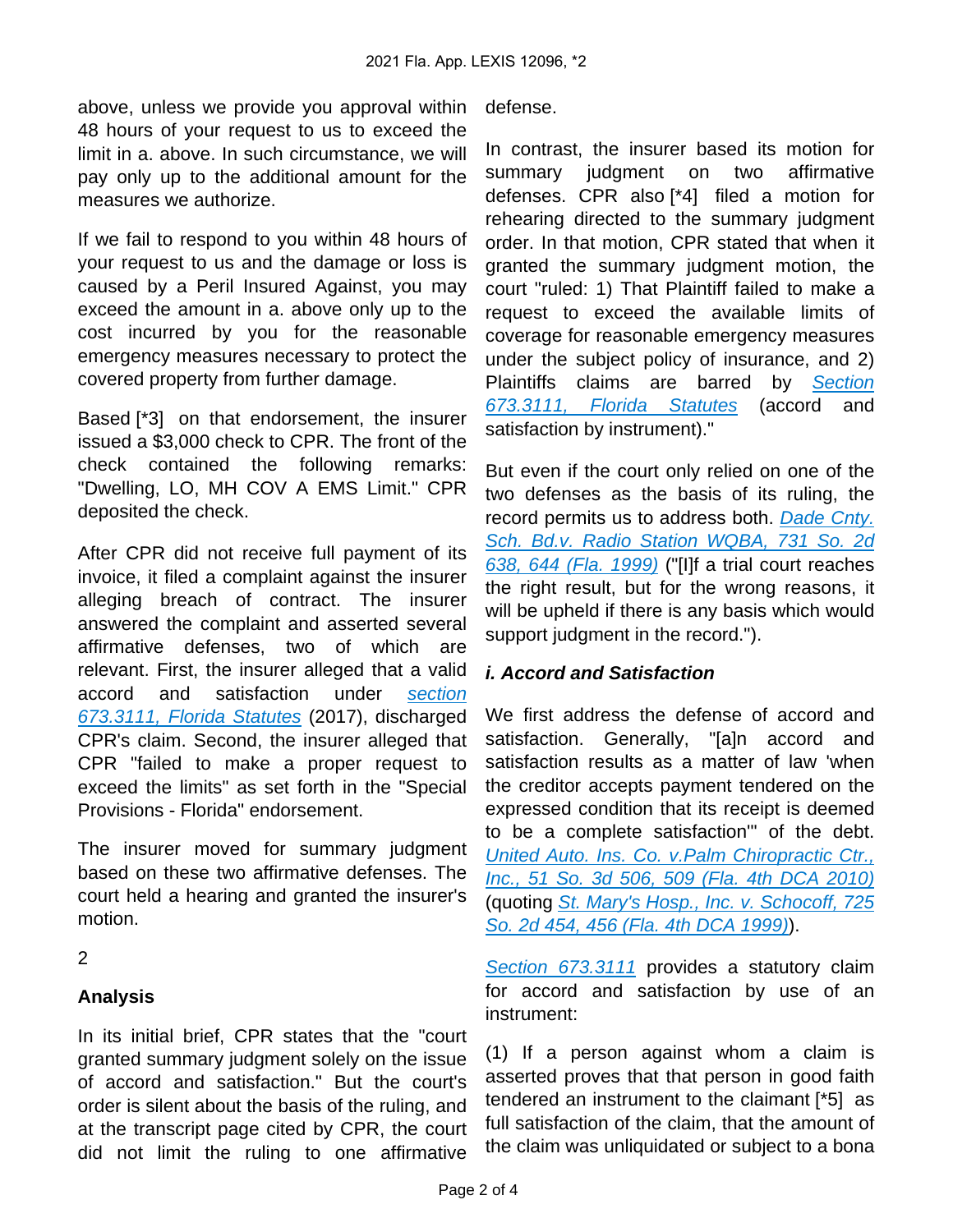fide dispute, and that the claimant obtained payment of the instrument, the following subsections apply.

3

(2) [T]he claim is discharged if the person against whom the claim is asserted proves that the instrument or an

accompanying written communication contained a **conspicuous** statement to the effect that the instrument was

tendered as full satisfaction of the claim.

[§ 673.3111\(1\)-\(2\), Fla. Stat.](https://advance.lexis.com/api/document?collection=statutes-legislation&id=urn:contentItem:5C24-MNK1-6SKW-D0XM-00000-00&context=1000516) (2017) (emphasis added).

The issue here is whether the insurer's \$3,000 check contained a conspicuous statement that it was tendered as full satisfaction of CPR's claim. To be conspicuous, the term must be displayed so "a reasonable person against which it is to operate ought to have noticed it." [§ 671.201\(10\), Fla. Stat.](https://advance.lexis.com/api/document?collection=statutes-legislation&id=urn:contentItem:5C24-MNK1-6SKW-D0PF-00000-00&context=1000516) (2017). Conspicuous terms include:

(a) A heading in capitals equal to or greater in size than the surrounding text, or in contrasting type, font, or color to the surrounding text of the same or lesser size; and

(b) Language in the body of a record or display in larger type than the surrounding text or set off from surrounding text of the same size by symbols or other marks that call attention to the language.

# $§ 671.201(10)(a)-(b).$  $§ 671.201(10)(a)-(b).$

Here, the insurer agrees [\*6] that the check did not include terms used as examples of conspicuous terms in [section 671.201\(10\)\(a\)-](https://advance.lexis.com/api/document?collection=statutes-legislation&id=urn:contentItem:5C24-MNK1-6SKW-D0PF-00000-00&context=1000516)  $(b)$ . In fact, the insurer agrees that the check did not have language that would entitle it to an accord and satisfaction as a matter of law, such as "payment in full."

See, e.g., Palm Chiropractic Ctr., Inc., 51 So. [3d at 509](https://advance.lexis.com/api/document?collection=cases&id=urn:contentItem:51N8-5061-6562-D00P-00000-00&context=1000516).

Instead, the insurer relies on St. Mary's [Hospital, Inc. v. Schocoff, 725 So. 2d 454, 456](https://advance.lexis.com/api/document?collection=cases&id=urn:contentItem:3VSF-GCG0-0039-4071-00000-00&context=1000516)  [\(Fla. 4th DCA 1999\)](https://advance.lexis.com/api/document?collection=cases&id=urn:contentItem:3VSF-GCG0-0039-4071-00000-00&context=1000516) to support its position. In Schocoff, the plaintiff appealed a summary judgment for the insurer based on accord and satisfaction because the plaintiff received and deposited the insurer's check. 725 So. 2d at [455](https://advance.lexis.com/api/document?collection=cases&id=urn:contentItem:3VSF-GCG0-0039-4071-00000-00&context=1000516). Correspondence sent with the check stated, "no further benefits will be payable," and "the maximum for this type of service has been reached." Id. (emphasis removed). There, we explained that such language "makes explicit, without question, the insurer's position [that] there are no further benefits due under the policy and it does not intend to make any further payments." [Id. at 456](https://advance.lexis.com/api/document?collection=cases&id=urn:contentItem:3VSF-GCG0-0039-4071-00000-00&context=1000516).

Schocoff does not support the insurer's position. Here, the

 correspondence stated that the insurer did not "receive or approve a

#### 4

request" required by the policy. But it did not state that "no further benefits will be payable." Nor did the correspondence include a statement that \$3,000 was the maximum amount payable.

Moreover, in Schocoff [\*7], we concluded that the language merely stated the insurer's position. We held that "nothing in that language standing alone . . . reasonably implies, much less expresses, that [the plaintiff], by its acceptance of the check, would be deemed to have agreed with the insurer's position." Id. As such, we reversed, concluding that summary judgment was not appropriate. Id.

As in Schocoff, the facts do not allow for the entry of summary judgment on the accord and satisfaction affirmative defense. 2